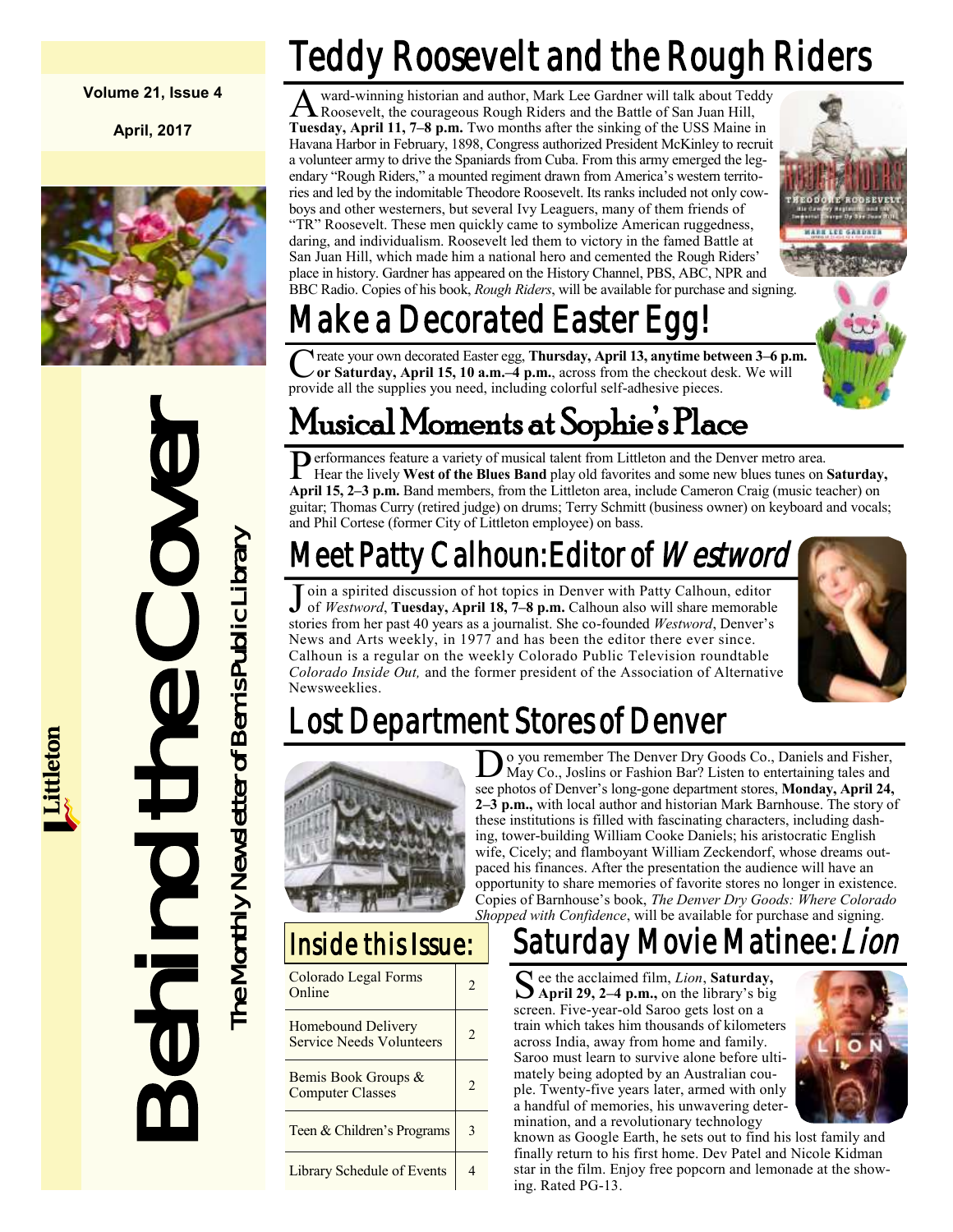## **Y** ou can now access Colorado legal forms and docu by going to the library's website, **<u>bemis.ent.sirsi.ne</u>** and clicking on "Colorado Legal Forms" in the left col-Colorado Legal Forms Online

by going to the library's website, [bemis.ent.sirsi.net](http://bemis.ent.sirsi.net/client/en_US/default/?)

umn. Included on the site are forms, instructions and other legal documents for business contracts, divorce proceedings, landlord/tenant disputes, small claims, bankruptcy, name change, adoption, wills and much more.



### Homebound Delivery Service Needs Volunteers

B emis offers a free delivery service to City of Littleton residents with a unable to visit the library due to physical limitations. If you are emis offers a free delivery service to City of Littleton residents who are temporarily or permanently confined to your home because of illness, age or physical disability, we will deliver library materials to you. Available materials include books, magazines, DVDs, and audio books. Contact library assistant Krysta Wiggins-Post at 303-795-3961 and let her know what items you are interested in



Ku

**SloRiFb IIE** of

**A-LEKRY** 

having delivered to your home once a month by library staff or volunteer. *Volunteers are needed for this program.* Call the library at 303-795-3961 to volunteer.

### Book Groups at Bemis

 $\overline{U}$  e have a variety of Book Groups that meet throughout the month. Choose a group that suits your interests and schedule. Then join us for some stimulating discussions.

### **Senior Book Club**

### **First Monday of each month at 2 p.m.**

**Apr. 3:** *The Giver* by Lois Lowry This haunting tale centers on Jonas, who lives in a seemingly ideal, if colorless, world of conformity and contentment. Not until he's given his life



**May 1:** *North and South*

by Elizabeth Gaskell When her father leaves the Church in a crisis of conscience, Margaret Hale is uprooted from her comfortable home in Hampshire to move



#### **Monday Evening Book Group Third Monday of each month at 7 p.m.**

**Apr. 17:** *The Thirteenth Tale* by Diane Setterfield Reclusive author Vida Winter has spent the past six decades penning a series of alternate lives for herself. Now old and

ailing, she is ready to reveal the truth about her extraordinary existence and the violent and tragic past she has kept secret for so long.

*A.J. Fikry* by Gabrielle Zevin The irascible A.J. Fikry, owner of Island Books–the only

bookstore on Alice Island–has already lost his wife. Now his most prized possession, a rare book, has been stolen from right under his nose in the most embarrassing of circumstances. The store itself, it seems, will be next to go, until he finds a most unusual bequest waiting for him as he closes one night.

**June 19:***A Tree Grows in Brooklyn*

by Betty Smith Francie Nolan, avid reader and adroit observer of human nature, struggles against all odds to

survive and thrive in Brooklyn at the dawn of the twentieth century. Growing up with a sweet, tragic father, a severely realistic mother and an aunt who gives her love too freely, Francie learns early the meaning of hunger and the value of a penny. She is her father's child–romantic and hungry for beauty. But she is her mother's child, too–deeply practical and in constant search of truth.

### Computer Classes

We offer *free* computer and Internet classes on a regular basis. To learn about or register for an upcoming class and/ or group use of our computer



lab, call the library at 303-795-3961. You also may register for classes online through the Library Main Calendar at [www.littletongov.org.](http://www.littletongov.org/city-services/city-departments/bemis-library/library-events-calendar/-curm-3/-cury-2017)

#### **All classes and open computer lab are held from 9:30–11 a.m.**

- **Beginning Windows 10** Tues., Apr. 4; Tues., May 2
- **Tablet & Smartphone One-on-One** Wed., Apr. 5
- **Beginning Word - MS Office 2010** Tues., Apr. 11; Tues., May 9
- **Intermediate Word - MS Office 2010** Wed., Apr. 12; Wed., May 10
- **Beginning Excel - MS Office 2010** Tues., Apr. 18; Tues., May 16
- **Intermediate Excel - MS Office 2010** Wed., Apr. 19; Wed., May 17
- **Basic Photo Editing** Tues., Apr. 25
- **Beginning PowerPoint - MS Office 2010** Wed., Apr. 26
- **Saving & Finding Files** Wed., May 3
- **Beginning Publisher** Tues., May 23
- **Find, Save & Share Your Photos** Wed., May 24
- **Brain Exercise on the Web** Tues., May 30
- **Beginning Facebook** Wed., May 31
- **Open Computer Lab - 9:30–11 a.m.** *Every* **Thursday morning.** *No registration required.* Practice your computer skills and have a little one-on-one time with a computer class instructor. Receive individual help with using an eBook device.

### Genre Addicts Book Club

Do you skip over the books you know<br>"should" read, and reach for the thrill<br>brain candy instead? Then be ashamed no o you skip over the books you know you "should" read, and reach for the thrilling more—we have the club for you! Each month, we will feature a different genre and meet to chat about our favorite titles and authors in that category. Pick a favorite book to re-read, or choose a new title to introduce to us. We will meet on the **second Wednesday of the month at 7-8 p.m. in Sophie's Place** to share our love of category fiction!

 **April 12:—Science Fiction** Space operas, alternate histories, dystopian thrillers - science fiction stretches the boundaries of what we think is possible. If you love to ponder the possibilities in our future, or think about what might



have happened if history had changed ever so slightly, then this book chat is for you. You choose a title to read, and then join us to talk about this genre and give us a glimpse into the book you selected.



to the north of England. Initially repulsed by the ugliness of her new surroundings in the industrial town of Milton, Margaret becomes aware of the poverty and suffering of the local mill-workers and develops a passionate sense of social justice. This is intensified by her tempestuous relationship with the mill-owner and self-made man John Thornton.

**June 5:** *Dewey: The Smalltown Library Cat* by Vicki Moran Dewey, an abandoned kitten from the heartland, transforms a sleepy library, inspires a classic American town in

Iowa, and captures the hearts of animal





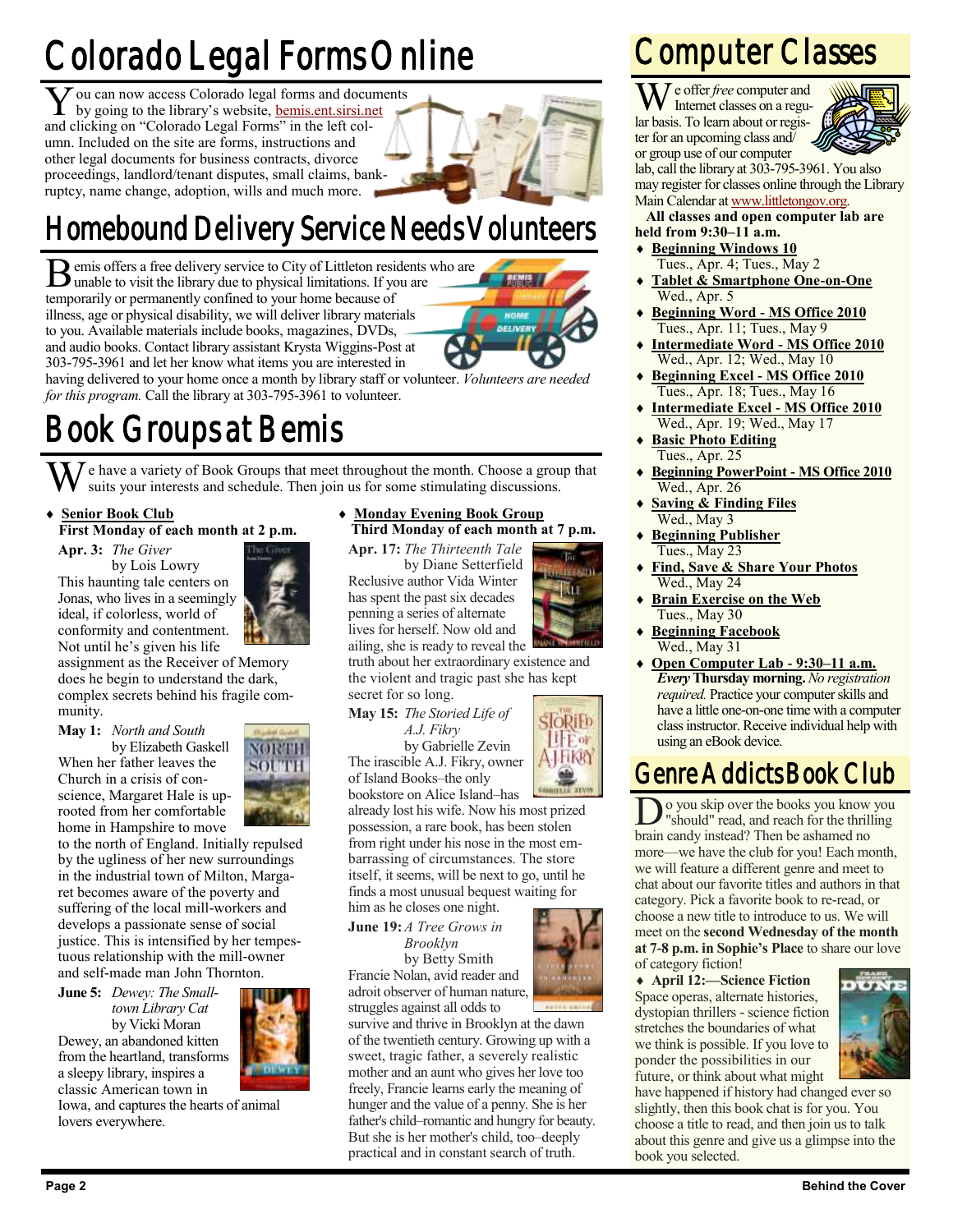

F or more information, call teen librar<br>Mark Decker at the library, 303-795-3<br>or email him at [libmd@littletongov.org.](mailto:libmd@littletongov.org) or more information, call teen librarian Mark Decker at the library, 303-795-3961,

#### **Teen Movies**

**First Saturday of the month @ 2 p.m.** 

Free popcorn and lemonade! **Apr. 1:** *Fantastic Beasts and Where to Find Them,* PG-13



**May 6:** *Star Wars: Rogue One,* PG-13

 **Virtual Reality Gaming Third Thursdays @ 3–4:30 p.m.** We've got the HTC Vive and the PSVR, plus a huge selection of games. Virtual reality games are for ages 12 & up only. **Apr. 20 and May 18**

**June 15:***Special Time—***11 a.m.–2 p.m. Teen Advisory Group (TAG) Fourth Friday of the month @ 3:30 p.m. Apr. 28:** Summer Reading preparation **May 26:** Prep for summer programs

**June 23:**Fall program planning

### Jobs 101 for Teens: Tips for Getting (and Keeping) Your First Job

This introduction for teens to the world<br>of employment on **Saturday**, April 15, his introduction for teens to the world **1-4 p.m.** will provide information and helpful hints on how to make your first job a success. You'll learn everything from how to fill out a resume, to what to wear to your interview, to how to talk to your new boss. Get the tips to help you be more professional and increase your odds of getting, and keeping, a new job*! Space is limited for this event. Registration is required.* Contact [libmd@littletongov.org](mailto:libmd@littletongov.org), or call the library at 303-795-3961.

### Ongoing Teen Events

- **STEAM Tuesday Tuesday, April 11, 3:30-4:30 p.m.**
- **Board Game Friday Friday, April 14, 4–7:30 p.m.\*** \*This will be an after-hours event. Participants need to arrange for a ride home. No registration required.
- **Dungeons and Dragons Sat., April 1 and Sat., April 15, noon** We'll provide the books and supplies, you supply the imagination and fun! Join in whether you're an experienced D&D player or just learning.

# Children's Programs

## ne Book 4 Colorado

One Book 4 Colorado is a statewide effort to provide every four-year-old<br>in Colorado with a copy of the same book, helping to instill a love of in Colorado with a copy of the same book, helping to instill a love of reading in Colorado youngsters. To ensure school readiness, it is critical that preschoolers have frequent and routine access to books and that they be read to consistently. **Bemis will be distributing books April 17–May 1 to every four-year-old.** Stop by the Children's Room and request your copy.



## Busy Bodies at Bemis

Join us on Saturday, April 1, 11–11:30 a.m., for music, movement, games and f move, groove and grow at the library. For children ages 2-6 and their caregivers. oin us on **Saturday, April 1, 11–11:30 a.m.,** for music, movement, games and fun as we

### Building Up STEAM at Bemis Camouflage!

S ince you are out of school anyway, come learn all about<br>the different ways animals use camouflage in their natural the different ways animals use camouflage in their natural habitats on **Monday, April 24, 1–1:45 p.m.** *Reservations required*. Visit us or call 303-795-3961 beginning April 10 to register. For kids in Grades K-5.





## rop-In Crafts

S top by the Children's Room on **Saturday, April 29, anytime**<br>between 11 a.m. and 12:30 p.m. for some make and take crafty top by the Children's Room on **Saturday, April 29, anytime**  fun. No reservations needed. For kids of all ages.

### Trash Land with Denise Gard and Her Border Collies

B order collies Sienna and Joey are afraid of the garbage can.<br>They are certain a monster dwells inside, but now their fa-They are certain a monster dwells inside, but now their favorite toy has been thrown away. Will they be able to rescue it or will it end up in scary "Trash land?" Find out on **Sunday, April 30, 3–3:45 p.m.** Discover how Denise Gard trains her dogs in this interactive program for families with kids of all ages.



## ngoing Programs

 **All Together Now Story Time: Especially designed for ages 2–3 Mondays at 9:30 & 10:30 a.m.**

Older and younger children may attend, but children under the age of 3 *must* attend with an adult. Thirty minutes of stories, songs and activities. Optional extended playtime immediately following this session.

 **Story Box: Ages infant–36 months Tuesdays & Wednesdays at 9:30 & 10:30 a.m. and Fridays at 9:30 a.m.**

A 30-minute session for children and a caring adult introducing the joy of rhythm, rhyme, and reading. *Space is limited; free tickets are available beginning one week in advance.* Optional extended playtime following Story Box during the 2<sup>nd</sup> and 4<sup>th</sup> weeks of the month.

- **Preschool Story Time: Ages 3 and older Thursdays and Fridays at 10:30 a.m.** Thirty minutes of stories, songs, and activities with a *puppet show* the first week of the month.
- **Ready, Set, BUILD Lego Club: For kids in grades K–5 Saturday, April 1, 2 p.m.**

You bring the creativity and we'll provide the Legos. *Registration begins one week in advance.*

 **Paws to Read: Kids in grades K–5 Saturday, April 8, 10 a.m.–noon** Kids in grades K–5 are able to practice reading to a visiting furry friend. *Call 303-795-3961 to register for a twenty minute spot.* Presented by *Denver Pet Partners* and *The Delta Society*.